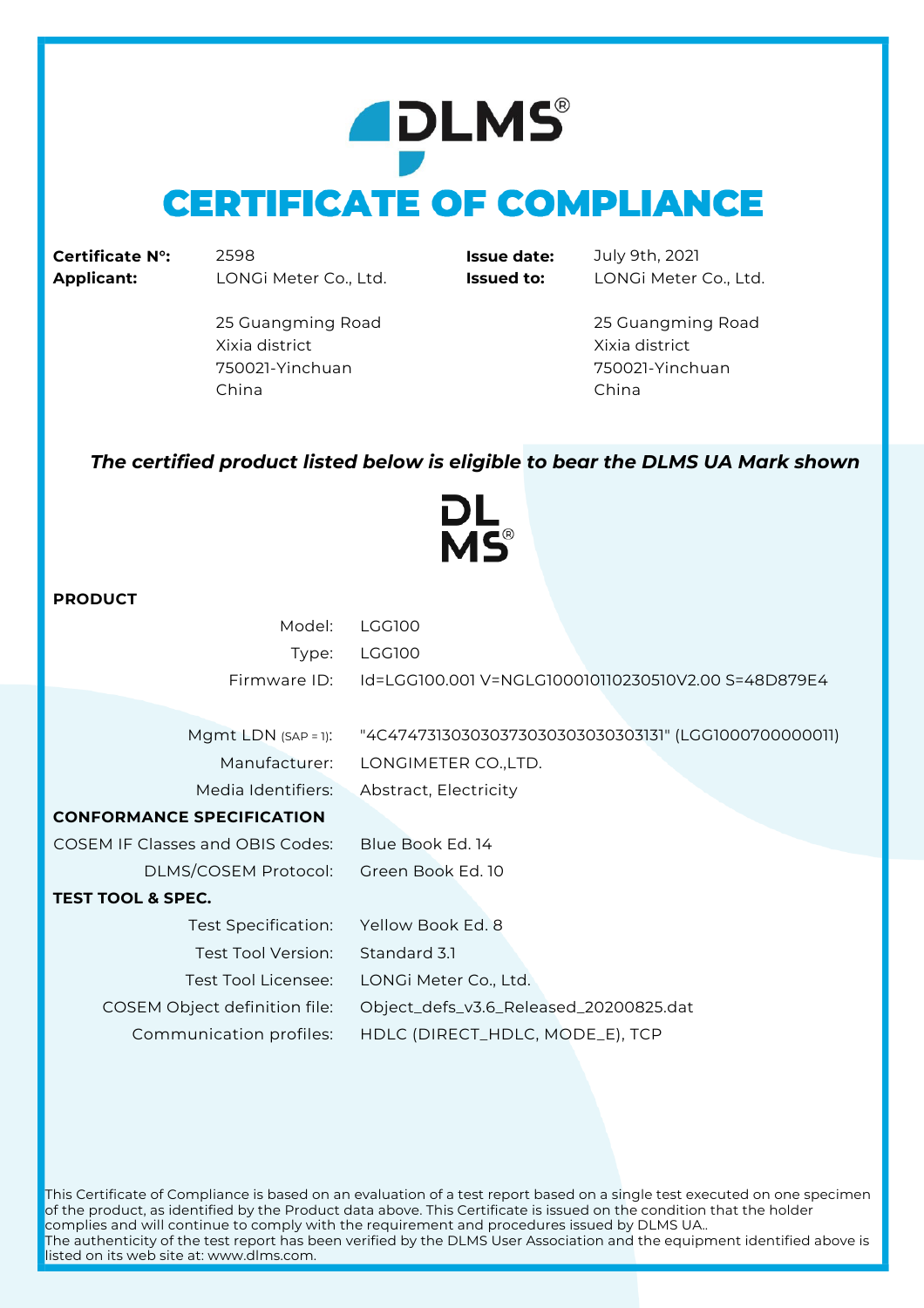# **ADLMS** CERTIFICATE OF COMPLIANCE

Test Report N°: 2598

Test File: CTI-LN-HDLC-LGG100 tested with CTT 3.1 standard edition, release 108, update 3

| ******************                                                                      |                     |                                                                  |                                             |                                                            |               |               |  |  |  |  |
|-----------------------------------------------------------------------------------------|---------------------|------------------------------------------------------------------|---------------------------------------------|------------------------------------------------------------|---------------|---------------|--|--|--|--|
| * Identification *<br>******************                                                |                     |                                                                  |                                             |                                                            |               |               |  |  |  |  |
| Identification = $\{$<br>Applicant = "\LONGIMETER CO.,LTD."<br>FLAGid = "\LGG"          |                     |                                                                  |                                             |                                                            |               |               |  |  |  |  |
| Manufacturer = "\LONGIMETER CO.,LTD."<br>Type = "\LGG100"<br>SerialNr = "\210500000011" |                     |                                                                  |                                             |                                                            |               |               |  |  |  |  |
|                                                                                         |                     |                                                                  |                                             |                                                            |               |               |  |  |  |  |
| ***********<br>* Summary *<br>***********                                               |                     |                                                                  |                                             |                                                            |               |               |  |  |  |  |
| <b>TYPE</b>                                                                             |                     | TOTAL SKIPPED                                                    | INAPPLICABLE                                | <b>INCONCLUSIVE</b>                                        | <b>PASSED</b> | <b>FAILED</b> |  |  |  |  |
| <b>HDLC</b>                                                                             | 34                  | 0                                                                | 1                                           | 0                                                          | 33            | 0             |  |  |  |  |
| APPL                                                                                    | 55                  | 0                                                                | 19                                          | 0                                                          | 36            | 0             |  |  |  |  |
| SecMsg                                                                                  |                     |                                                                  |                                             | All (No ciphered association with the required properties) |               |               |  |  |  |  |
| COSEM                                                                                   | 1855                | 0                                                                | $\overline{2}$                              | 251                                                        | 1602          | 0             |  |  |  |  |
| SymKey                                                                                  |                     |                                                                  |                                             | All (No ciphered association with the required properties) |               |               |  |  |  |  |
| DP                                                                                      | $\mathsf{O}\xspace$ | $\mathbf{0}$                                                     | 0                                           | 0                                                          | 0             | 0             |  |  |  |  |
| <b>GBT</b>                                                                              |                     | All (No association with the required properties)                |                                             |                                                            |               |               |  |  |  |  |
| PubCert                                                                                 |                     |                                                                  |                                             | All (No ciphered association with the required properties) |               |               |  |  |  |  |
| SecPol                                                                                  |                     |                                                                  |                                             | All (No ciphered association with the required properties) |               |               |  |  |  |  |
|                                                                                         |                     |                                                                  |                                             |                                                            |               |               |  |  |  |  |
|                                                                                         |                     |                                                                  |                                             |                                                            |               |               |  |  |  |  |
| Communication profile:                                                                  |                     |                                                                  | <b>HDLC</b>                                 |                                                            |               |               |  |  |  |  |
| Application context names:                                                              |                     | LONG_NAMES                                                       |                                             |                                                            |               |               |  |  |  |  |
| Authentication mechanisms:                                                              |                     | NO_SECURITY, LOW_LEVEL_SECURITY                                  |                                             |                                                            |               |               |  |  |  |  |
| ACSE and xDLMS features:                                                                |                     | GET, SERVICE_SPECIFIC_BLOCK_TRANSFER, SET                        |                                             |                                                            |               |               |  |  |  |  |
| Security features:                                                                      |                     | (not collected)                                                  |                                             |                                                            |               |               |  |  |  |  |
| Data protection features:                                                               |                     |                                                                  | (not collected)                             |                                                            |               |               |  |  |  |  |
| Logical device(s) found:                                                                |                     | SAP = 1 is "4C474731303030373030303030303131" (LGG1000700000011) |                                             |                                                            |               |               |  |  |  |  |
| Active firmware(s):                                                                     |                     | Id=LGG100.001 V=NGLG1000101102305[100]10V2.00 S=48D879E4         |                                             |                                                            |               |               |  |  |  |  |
| <b>COSEM</b> classes tested:                                                            |                     | 27(1), 29(2), 41, 42, 43, 45, 47                                 | 1,3,4,5,7(1),8,9,11,15(1),17,19(1),20,23(1) |                                                            |               |               |  |  |  |  |
| COSEM classes found but not tested:                                                     |                     |                                                                  | (none)                                      |                                                            |               |               |  |  |  |  |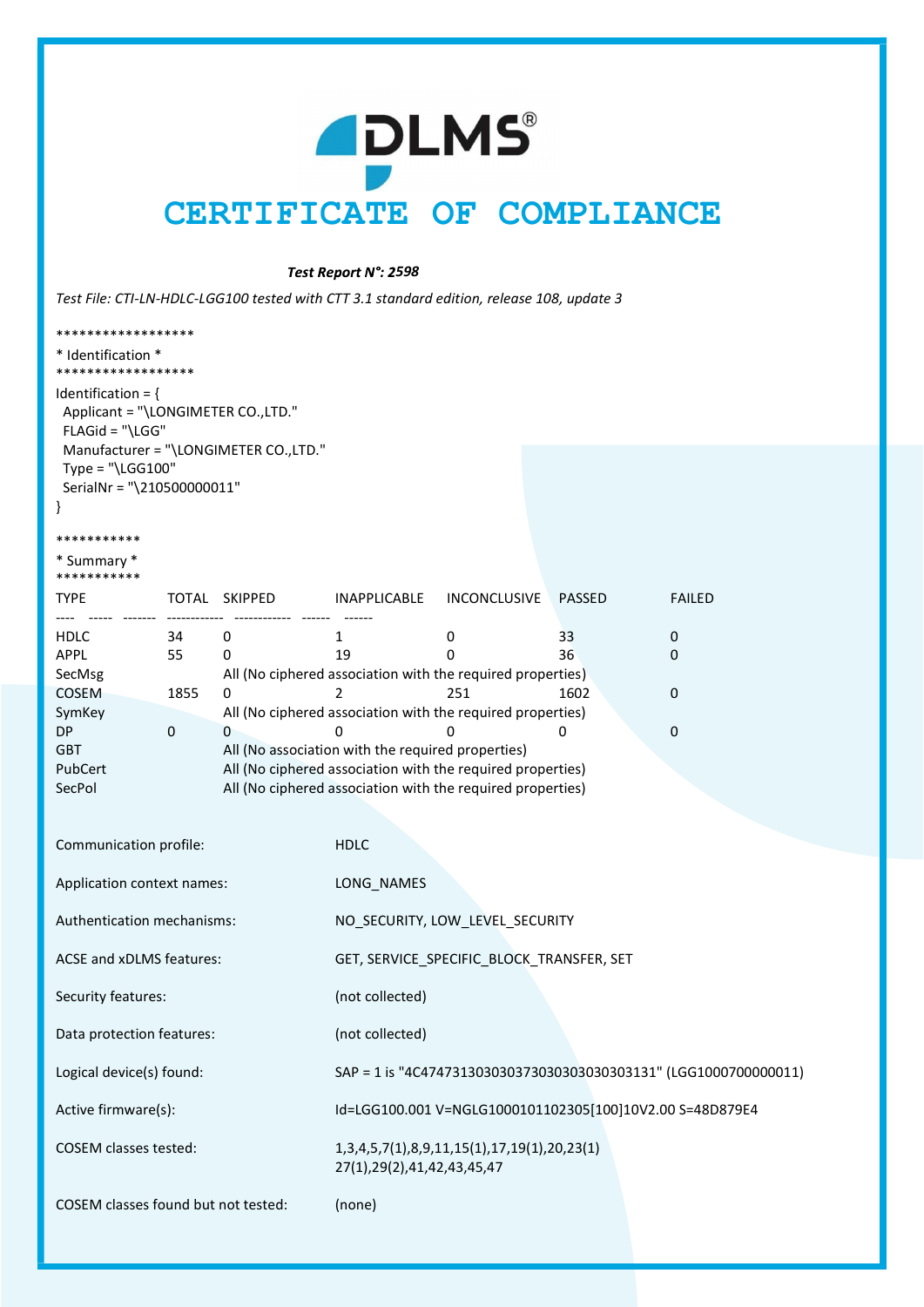### **PLMS** CERTIFICATE OF COMPLIANCE

Test Report N°: 2598

Test File: CTI-LN-MODE-E-LGG100 tested with CTT 3.1 standard edition, release 108, update 3

| ******************                                                                                                                                                                              |             |                                                                                                                                                                               |                                  |                                                                 |               |                                                                  |  |  |
|-------------------------------------------------------------------------------------------------------------------------------------------------------------------------------------------------|-------------|-------------------------------------------------------------------------------------------------------------------------------------------------------------------------------|----------------------------------|-----------------------------------------------------------------|---------------|------------------------------------------------------------------|--|--|
| * Identification *                                                                                                                                                                              |             |                                                                                                                                                                               |                                  |                                                                 |               |                                                                  |  |  |
| ******************<br>Identification = $\{$<br>Applicant = "\LONGIMETER CO.,LTD."<br>FLAGid = "\LGG"<br>Manufacturer = "\LONGIMETER CO.,LTD."<br>Type = "\LGG100"<br>SerialNr = "\210500000011" |             |                                                                                                                                                                               |                                  |                                                                 |               |                                                                  |  |  |
| ***********                                                                                                                                                                                     |             |                                                                                                                                                                               |                                  |                                                                 |               |                                                                  |  |  |
| * Summary *<br>***********                                                                                                                                                                      |             |                                                                                                                                                                               |                                  |                                                                 |               |                                                                  |  |  |
| <b>TYPE</b>                                                                                                                                                                                     |             | TOTAL SKIPPED                                                                                                                                                                 | INAPPLICABLE                     | INCONCLUSIVE                                                    | <b>PASSED</b> | <b>FAILED</b>                                                    |  |  |
| <b>HDLC</b><br><b>APPL</b><br>SecMsg                                                                                                                                                            | 55          | All(MODE_E)<br>0                                                                                                                                                              | 19                               | 0<br>All (No ciphered association with the required properties) | 36            | 0                                                                |  |  |
| COSEM                                                                                                                                                                                           | 1855        | 0                                                                                                                                                                             | 2                                | 251                                                             | 1602          | 0                                                                |  |  |
| SymKey<br>DP.                                                                                                                                                                                   | $\mathbf 0$ | $\Omega$                                                                                                                                                                      | 0                                | All (No ciphered association with the required properties)<br>0 | 0             | 0                                                                |  |  |
| <b>GBT</b><br>PubCert<br>SecPol                                                                                                                                                                 |             | All (No association with the required properties)<br>All (No ciphered association with the required properties)<br>All (No ciphered association with the required properties) |                                  |                                                                 |               |                                                                  |  |  |
| Communication profile:                                                                                                                                                                          |             |                                                                                                                                                                               | <b>HDLC</b>                      |                                                                 |               |                                                                  |  |  |
| Application context names:                                                                                                                                                                      |             |                                                                                                                                                                               | LONG_NAMES                       |                                                                 |               |                                                                  |  |  |
| Authentication mechanisms:                                                                                                                                                                      |             |                                                                                                                                                                               |                                  | NO SECURITY, LOW LEVEL SECURITY                                 |               |                                                                  |  |  |
| ACSE and xDLMS features:                                                                                                                                                                        |             | GET, SERVICE SPECIFIC BLOCK TRANSFER, SET                                                                                                                                     |                                  |                                                                 |               |                                                                  |  |  |
| Security features:                                                                                                                                                                              |             |                                                                                                                                                                               | (not collected)                  |                                                                 |               |                                                                  |  |  |
| Data protection features:                                                                                                                                                                       |             |                                                                                                                                                                               | (not collected)                  |                                                                 |               |                                                                  |  |  |
| Logical device(s) found:                                                                                                                                                                        |             |                                                                                                                                                                               |                                  |                                                                 |               | SAP = 1 is "4C474731303030373030303030303131" (LGG1000700000011) |  |  |
| Active firmware(s):                                                                                                                                                                             |             | Id=LGG100.001 V=NGLG1000101102305[100]10V2.00 S=48D879E4                                                                                                                      |                                  |                                                                 |               |                                                                  |  |  |
| <b>COSEM</b> classes tested:                                                                                                                                                                    |             |                                                                                                                                                                               | 27(1), 29(2), 41, 42, 43, 45, 47 | 1,3,4,5,7(1),8,9,11,15(1),17,19(1),20,23(1)                     |               |                                                                  |  |  |
| COSEM classes found but not tested:                                                                                                                                                             |             |                                                                                                                                                                               | (none)                           |                                                                 |               |                                                                  |  |  |